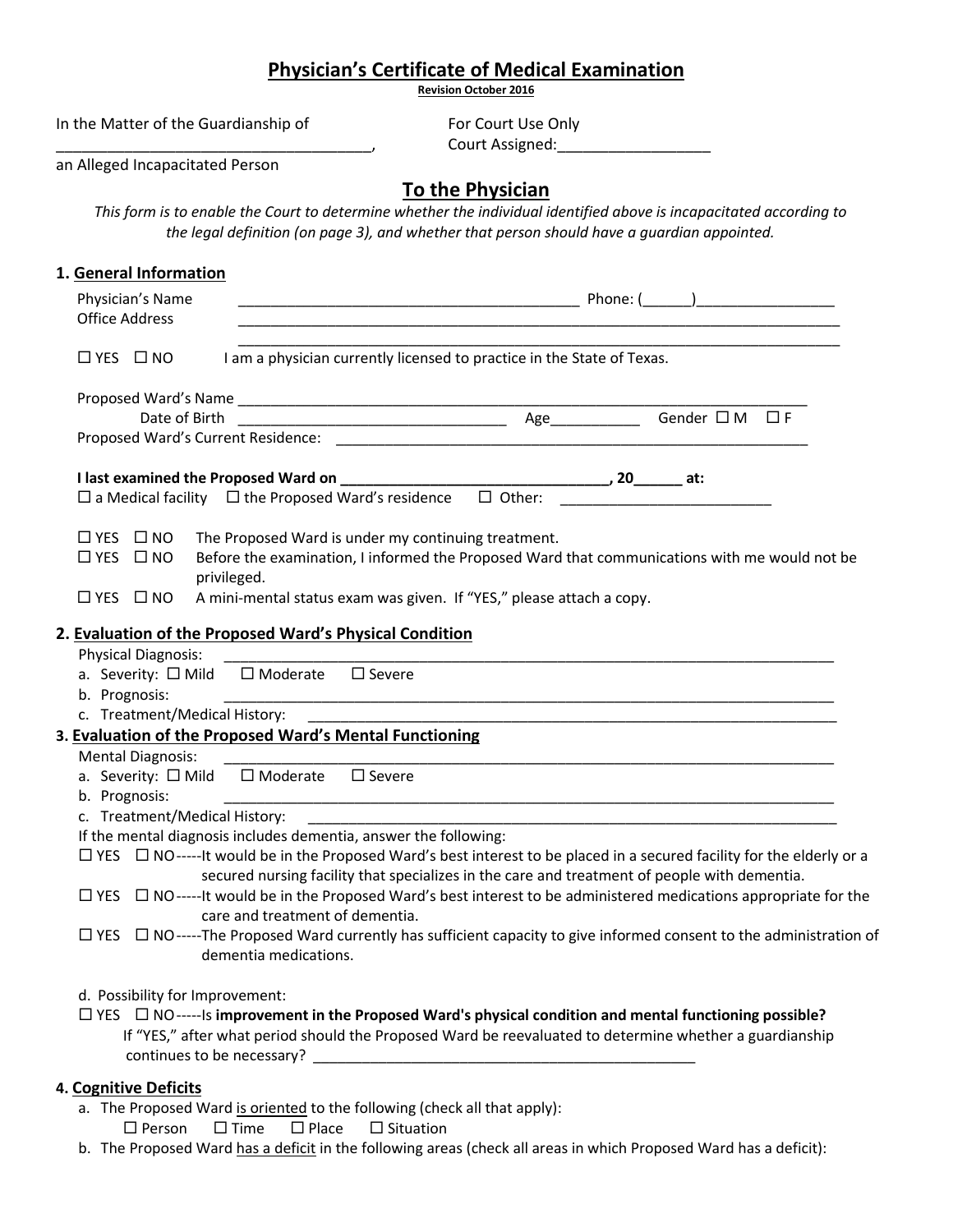- $\square$  ---Short-term memory
- $\square$  ---Long-term memory
- $\square$  ---Immediate recall
- $\square$  ---Understanding and communicating (verbally or otherwise)
- $\square$  ---Recognizing familiar objects and persons
- $\square$  ---Solve problems
- $\square$  ---Reasoning logically
- $\square$  ---Grasping abstract aspects of his or her situation
- $\square$  ---Interpreting idiomatic expressions or proverbs
- $\square$  ---Breaking down complex tasks down into simple steps and carrying them out
- c.  $\Box$  YES  $\Box$  NO --The Proposed Ward's periods of impairment from the deficits indicated above (if any) vary substantially in frequency, severity, or duration.

### **5. Ability to Make Responsible Decisions**

Is the Proposed Ward able to initiate and make responsible decisions concerning himself or herself regarding the following:

- $\Box$  YES  $\Box$  NO-----Make complex business, managerial, and financial decisions
- $\Box$  YES  $\Box$  NO-----Manage a personal bank account

If "YES," should amount deposited in any such bank account be limited?  $\square$  YES  $\square$  NO

- $\Box$  YES  $\Box$  NO-----Safely operate a motor vehicle
- $\Box$  YES  $\Box$  NO-----Vote in a public election
- $\Box$  YES  $\Box$  NO-----Make decisions regarding marriage
- $\Box$  YES  $\Box$  NO-----Determine the Proposed Ward's own residence
- $\Box$  YES  $\Box$  NO-----Administer own medications on a daily basis
- YES NO-----Attend to basic activities of daily living (ADLs) (e.g., bathing, grooming, dressing, walking, toileting) without supports and services
- $\Box$  YES  $\Box$  NO-----Attend to basic activities of daily living (ADLs) (e.g., bathing, grooming, dressing, walking, toileting) with supports and services
- $\Box$  YES  $\Box$  NO-----Attend to instrumental activities of daily living (e.g., shopping, cooking, traveling, cleaning)
- $\Box$  YES  $\Box$  NO-----Consent to medical and dental treatment at this point going forward
- $\Box$  YES  $\Box$  NO-----Consent to psychological and psychiatric treatment at this point going forward

#### **6. Developmental Disability**

- $\Box$  YES  $\Box$  NO-----Does the Proposed Ward have developmental disability?
	- If "NO," skip to number 7 below.
	- If "YES," answer the following question and look at the next page.

#### Is the disability a result of the following? (Check all that apply)

- $\Box$  YES  $\Box$  NO-----Intellectual Disability?
- $\Box$  YES  $\Box$  NO-----Autism?
- $\Box$  YES  $\Box$  NO-----Static Encephalopathy?
- $\Box$  YES  $\Box$  NO-----Cerebral Palsy?
- $\Box$  YES  $\Box$  NO-----Down Syndrome?
- YES NO-----Other? Please explain \_\_\_\_\_\_\_\_\_\_\_\_\_\_\_\_\_\_\_\_\_\_\_\_\_\_\_\_\_\_\_\_\_\_\_\_\_\_\_\_\_\_\_\_\_\_\_\_\_\_

Answer the questions in the "Determination of Intellectual Disability" box below only if both of the following are true:

- (1) The basis of a proposed ward's alleged incapacity is intellectual disability. **and**
- (2) **You are making a "Determination of Intellectual Disability" in accordance with rules of the executive commissioner of the Health and Human Services Commission governing examinations of that kind**.

If you are not making such a determination, please skip to number 7 below.

#### **"DETERMINATION OF INTELLECTUAL DISABILITY"**

Among other requirements, a Determination of Intellectual Disability must be based on an interview with the Proposed Ward and on a professional assessment that includes the following: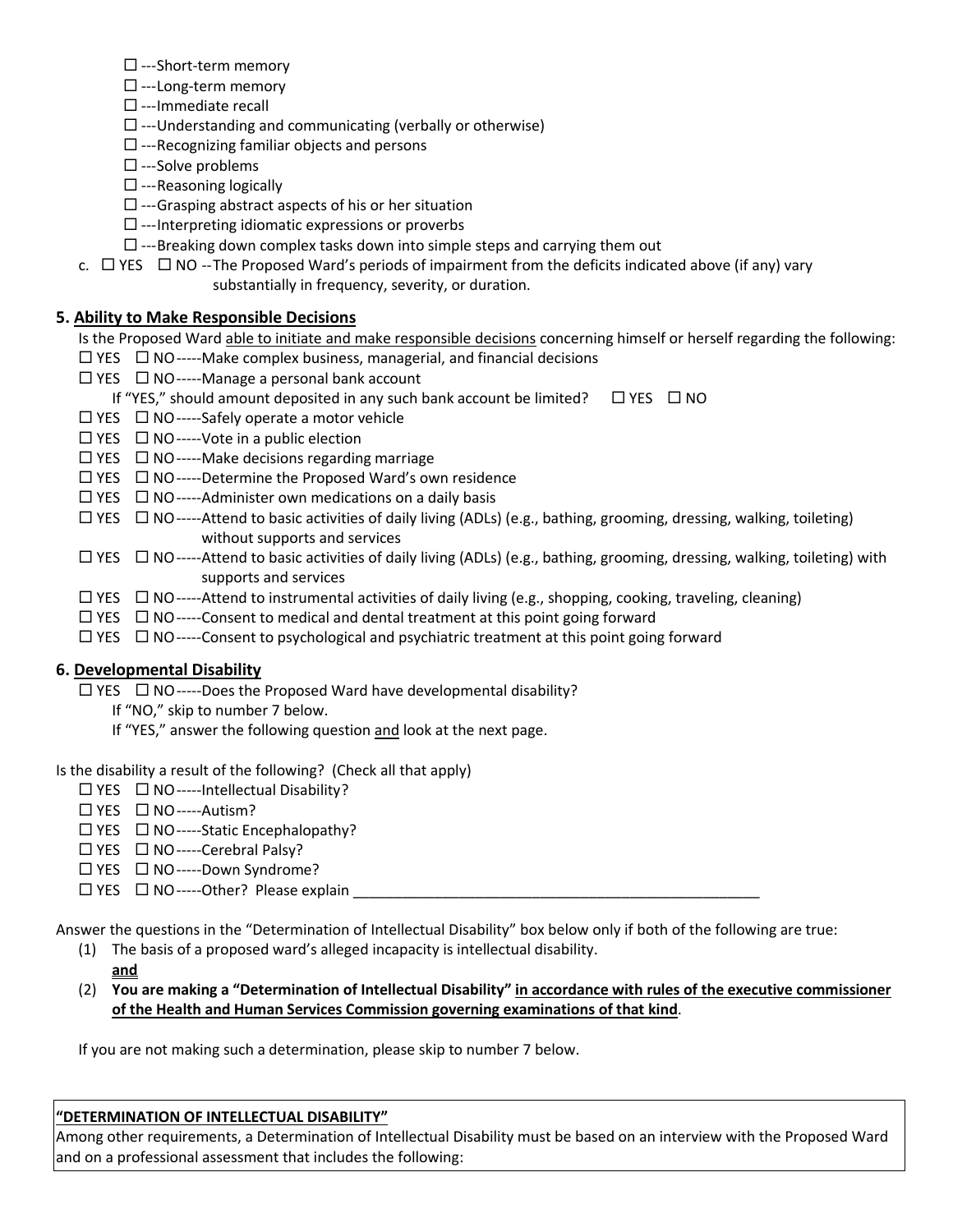1) a measure of the Proposed Ward's intellectual functioning;

2) a determination of the Proposed Ward's adaptive behavior level; and

3) evidence of origination during the Proposed Ward's developmental period.

*As a physician, you may use a previous assessment, social history, or relevant record from a school district, another physician, a psychologist, an authorized provider, a public agency, or a private agency if you determine that the previous assessment, social history, or record is valid.*

- 1. Check the appropriate statement below. If neither statement is true, skip to number 7 below.
	- **I examined the proposed ward in accordance with rules of the executive commissioner of the Health and Human Services Commission governing Intellectual Disability examinations**, and my written findings and recommendations include a determination of an intellectual disability.
	- **I** am updating or endorsing in writing a prior determination of an intellectual disability for the proposed ward made in accordance with rules of the executive commissioner of the Health and Human Services Commission by a physician or psychologist licensed in this state or an authorized provider certified by the Health and Human Services Commission to perform the examination.

2. What is your assessment of the Proposed Ward's level of intellectual functioning and adaptive behavior?

- - $\Box$  Mild (IQ of 50-55 to approx. 70)  $\Box$  Moderate (IQ of 35-40 to 50-55)
	- $\Box$  Severe (IQ of 20-25 to 35-40)  $\Box$  Profound (IQ below 20-25)
- 3.  $\Box$  Yes  $\Box$  No---- Is there evidence that the intellectual disability originated during the Proposed Ward's developmental period?

*Note to attorneys: If the above box is filled out because a determination of intellectual disability has been made in accordance with rules of the executive commissioner of the Health and Human Services Commission governing examinations of that kind, a Court may grant a guardianship application if (1) the examination is made not earlier than 24 months before the date of the hearing or (2) a prior determination of an intellectual disability was updated or endorsed in writing not earlier than 24 months before the hearing date. If a physician's diagnosis of intellectual disability is not made in accordance with rules of the executive commissioner — and the above box is not filled out — the court may grant a guardianship application only if the Physician's Certificate of Medical Examination is based on an examination the physician performed within 120 days of the date the application for guardianship was filed. See Texas Estates Code § 1101.104(1).*

# **7. Definition of Incapacity**

# **For purposes of this certificate of medical examination, the following definition of incapacity applies:**

An "**Incapacitated Person**" is an adult who, because of a physical or mental condition, is substantially unable to: (a) provide food, clothing, or shelter for himself or herself; (b) care for the person's own physical health; or (c) manage the person's own financial affairs. Texas Estates Code § 1002.017.

# **8. Evaluation of Capacity**

 $\Box$  YES  $\Box$  NO-----Based upon my last examination and observations of the Proposed Ward, it is my opinion that the Proposed Ward is incapacitated **according to the legal definition in section 1002.017 of the Texas Estates Code, set out in the box above.**

If you indicated that the Proposed Ward is incapacitated, indicate the level of incapacity:

- **Total** -------------The Proposed Ward is totally without capacity (1) to care for himself or herself and (2) to manage his or her property.
- **Partial**------------The Proposed Ward lacks the capacity to do some, but not all, of the tasks necessary to care for himself or herself or to manage his or her property.

# **Evaluation of Capacity (continued)**

If you indicated the Proposed Ward's incapacity is partial, what specific powers or duties of the guardian should be limited if the Proposed Ward receives supports and services?

\_\_\_\_\_\_\_\_\_\_\_\_\_\_\_\_\_\_\_\_\_\_\_\_\_\_\_\_\_\_\_\_\_\_\_\_\_\_\_\_\_\_\_\_\_\_\_\_\_\_\_\_\_\_\_\_\_\_\_\_\_\_\_\_\_\_\_\_\_\_\_\_\_\_\_\_\_\_\_\_\_\_\_\_\_\_\_\_\_\_\_\_\_ \_\_\_\_\_\_\_\_\_\_\_\_\_\_\_\_\_\_\_\_\_\_\_\_\_\_\_\_\_\_\_\_\_\_\_\_\_\_\_\_\_\_\_\_\_\_\_\_\_\_\_\_\_\_\_\_\_\_\_\_\_\_\_\_\_\_\_\_\_\_\_\_\_\_\_\_\_\_\_\_\_\_\_\_\_\_\_\_\_\_\_\_\_